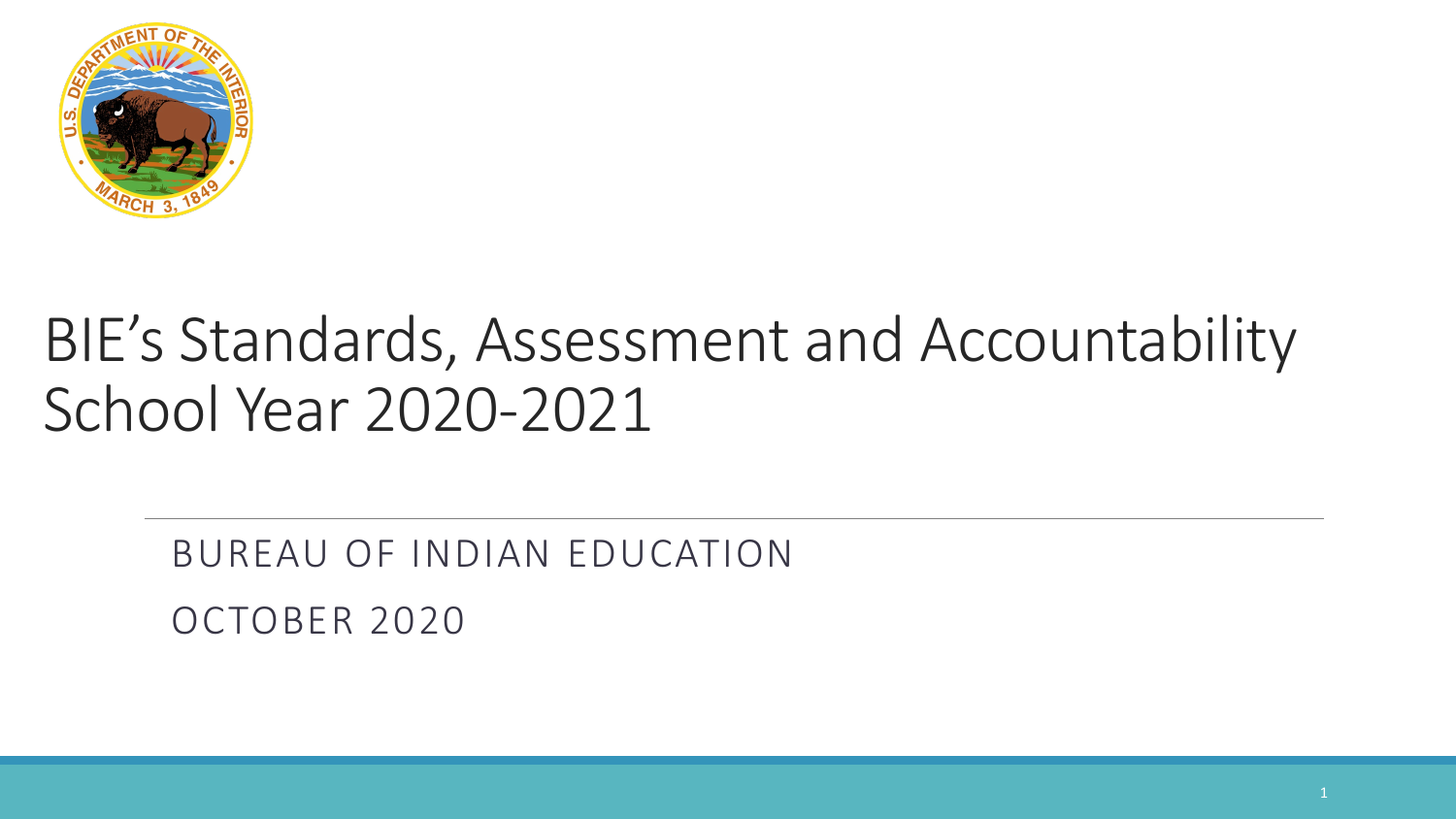#### Agenda

(5 minutes) Welcome and Introductions

(30 minutes) Overview of Standards, Assessments and Accountability:

- Transition to Unified Standards, Assessments, and Accountability Timeline
- ESSA
- Final Rule
- BIE Agency Plan
- BIE Standards
- BIE Assessments
- BIE Accountability

(25 minutes) Question and Answer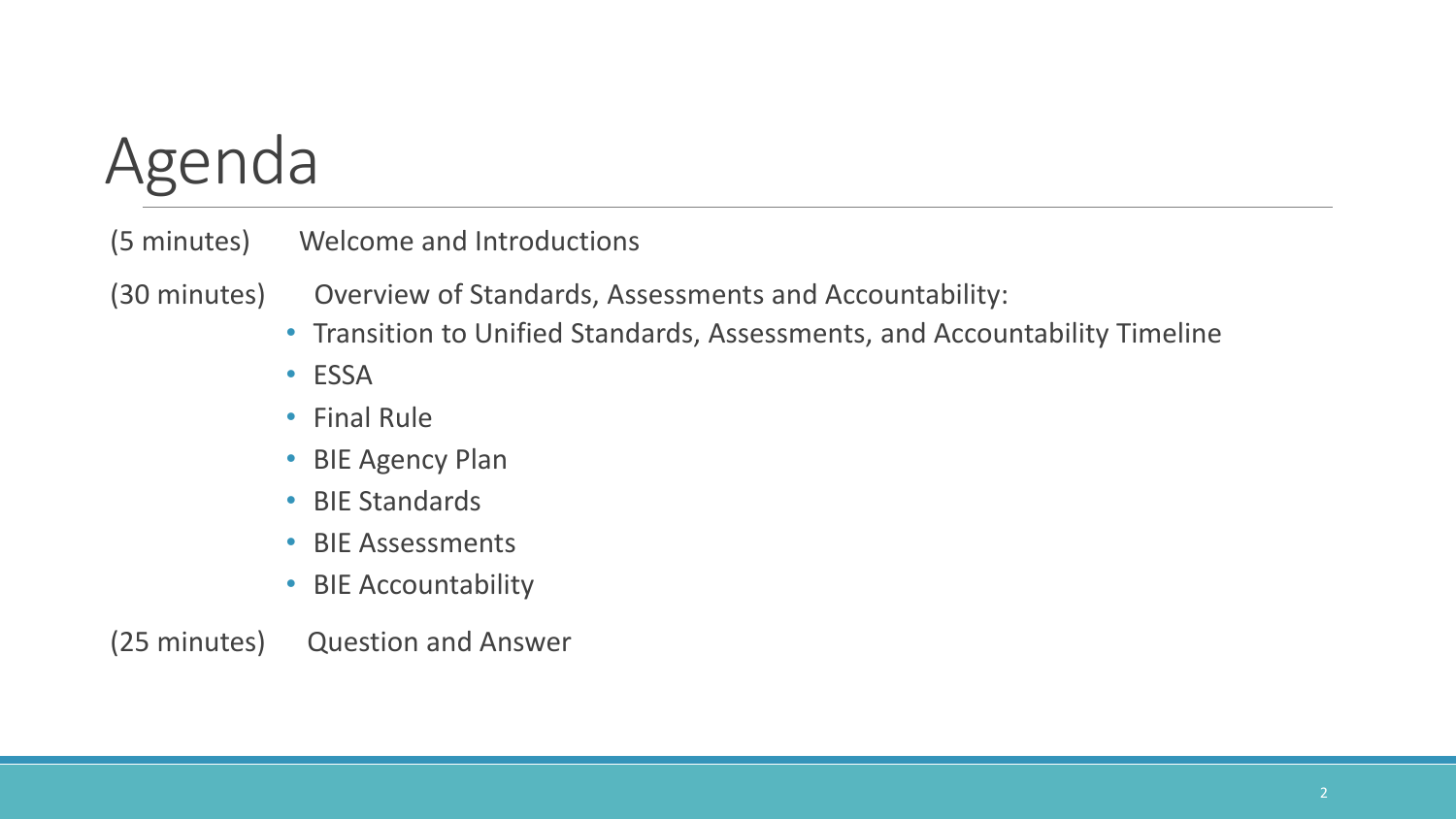#### BIE's Transition Timeline to Unified Standards, Assessments & Accountability System SY 2020- 2021

- •Feb 18, 2020 First Deadline from U.S. Department of Education to submit a draft BIE Agency Plan
- •March 2020 Final Rule Published
- •April 27 May 1, 2020 Tribal Consultation on BIE Agency Plan (Standards, Assessments & Accountability included)
- •June 2020 Review Tribal Consultation comments
- •July 2020 Amend BIE Agency Plan based on Tribal Consultation
- •August 2020 Return to Learn guidance, BIE Assessments "Year at a Glance" included
- •October 2020 BIE Agency Plan in compliance with ESSA will go into effect for SY 2020-2021 (We are working on an amendment based on Oct 9<sup>th</sup> feedback)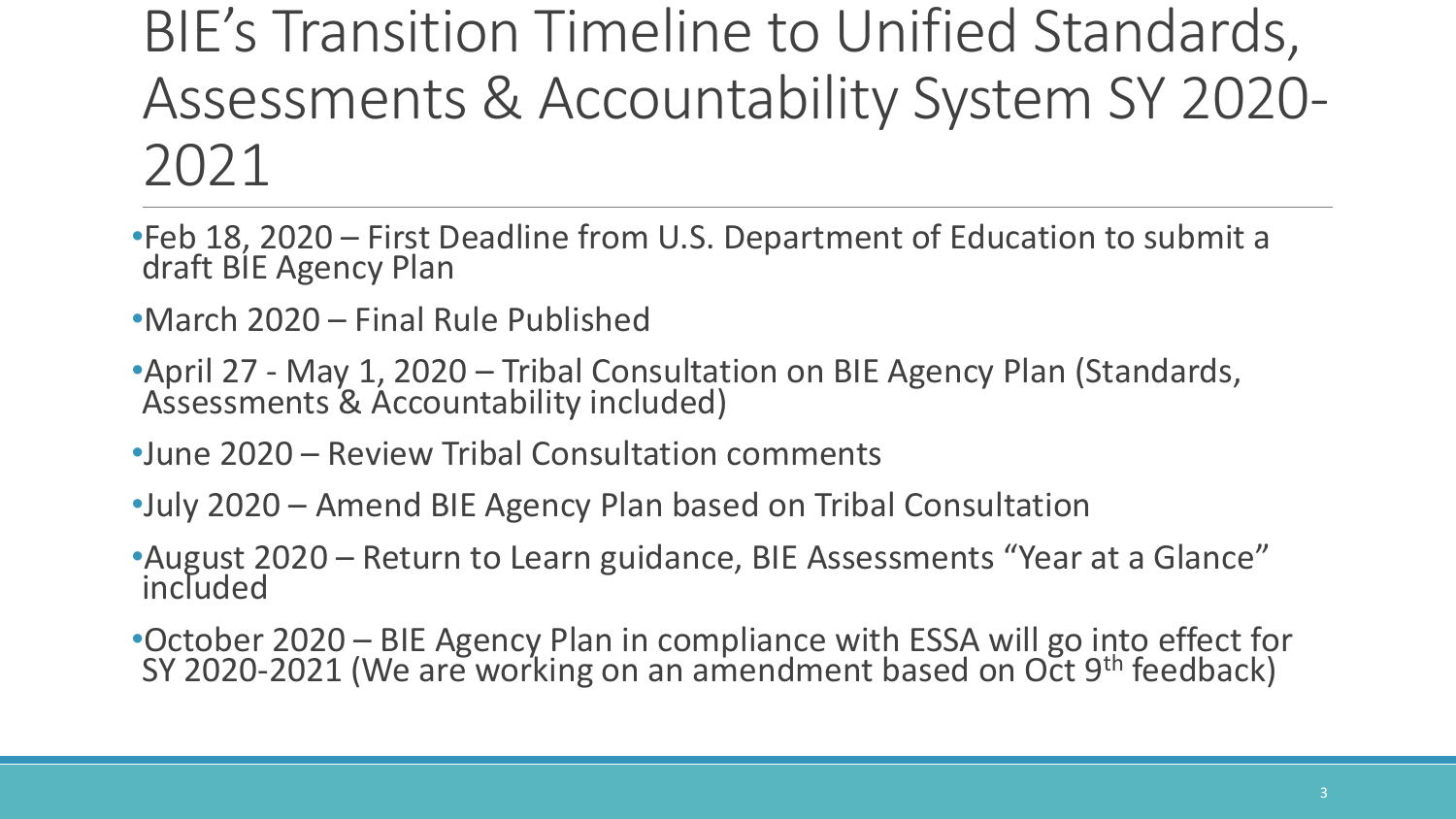#### Every Student Succeeds Act

Reauthorizes the Elementary and Secondary Education Act to create a longterm, stable federal policy that gives states additional flexibility and encourages innovation, while at the same time holds them accountability for student achievement results.

Final Rule published on March 26, 2020

[Link to Final Rule](https://www.govinfo.gov/content/pkg/FR-2020-03-26/pdf/2020-06148.pdf)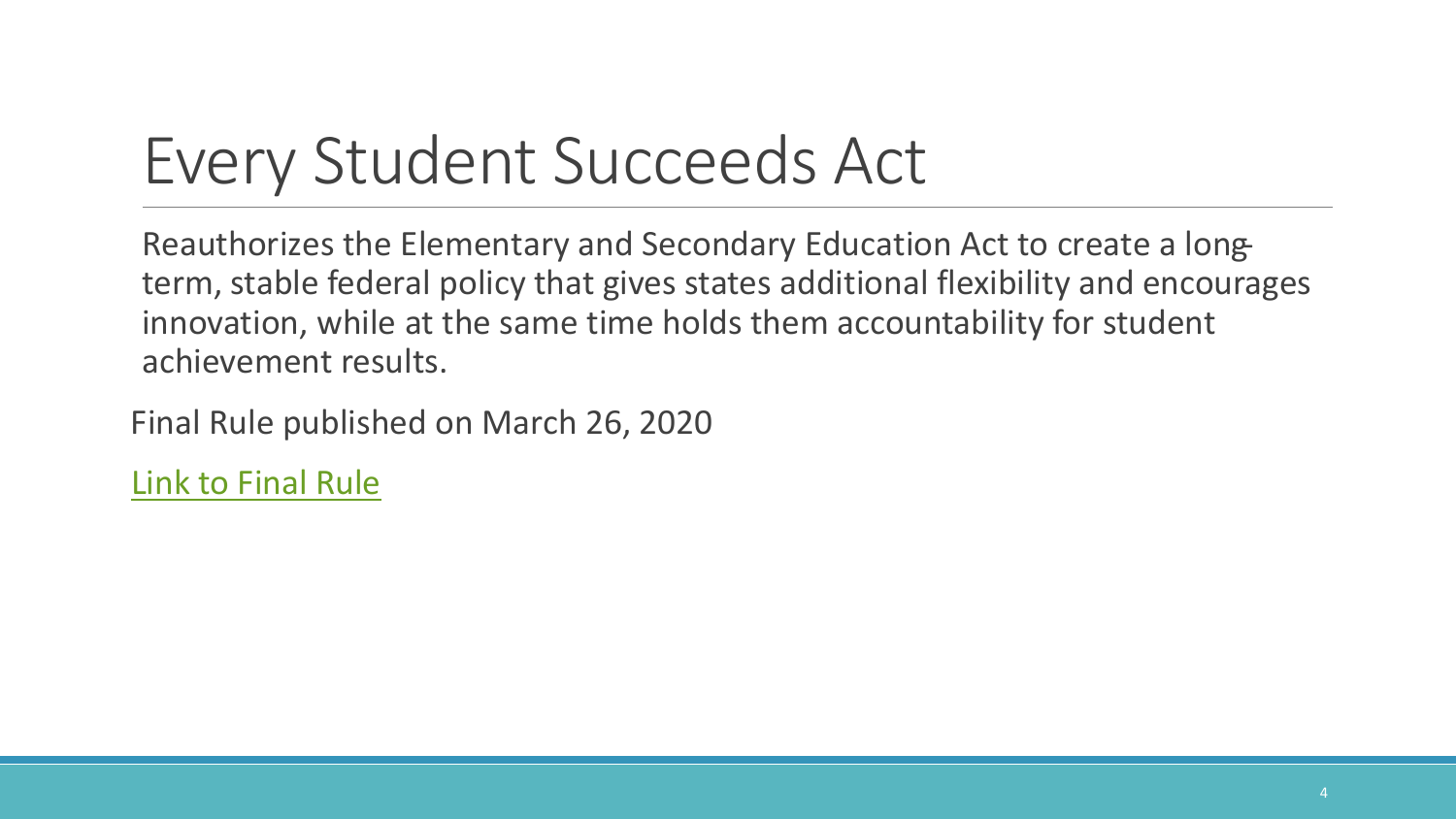#### Final Rule – The "What?"

*The Final Rule (25 CFR part 30) goes into effect 4.27.2020*

•The Final rule replaces 25 CFR part 30 regulation regarding AYP

- •Unified assessment for English Language Arts, Math, Science, Alternate and English Language **Proficiency**
- •Revised language so that it is consistent with the Elementary and Secondary Education Act
- •Replaced Standards, Assessment and Accountability System Plan with "Agency Plan"
- •Added 30.105 language regarding Native American Language similar to 34 CFR 200.6
- •Governing Bodies and/or School Boards can waive in part, or in whole, of the Final Rule
- •Phasing in of Tribal Civics (Researching what is currently being used and who is using it)
- •Added language consistent with ESEA to clarify requirements regarding School comprehensive support and improvement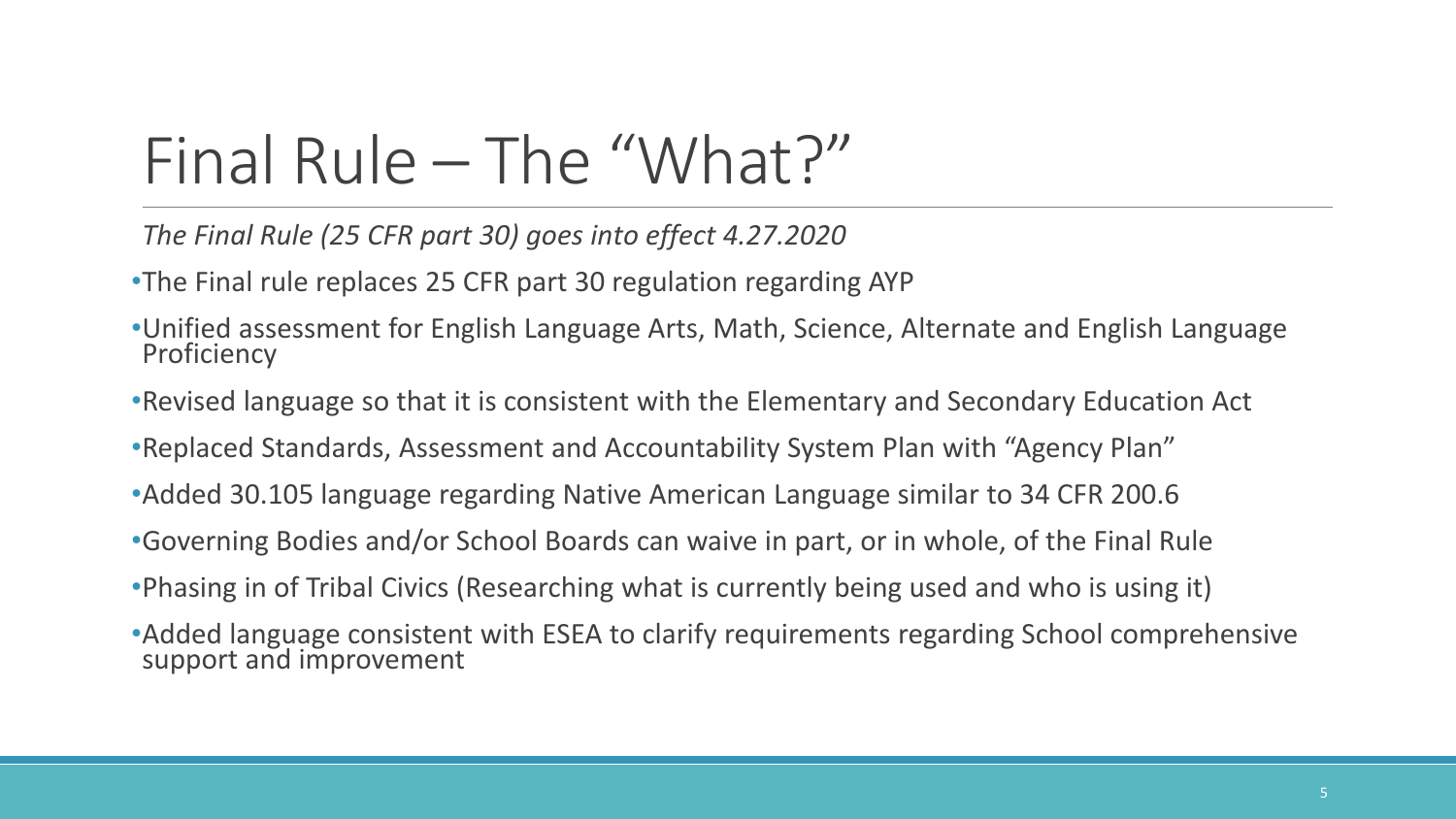# BIE Agency Plan – The "How?"

- •How we are implementing standards, assessments, and accountability?
- •What are factors that go into an accountability system?
- •How will BIE describe the performance status of schools?
- •A DRAFT BIE Agency Plan was shared with the U.S. Department of Education for SY 19-20. Through Consultation, BIE received feedback from Tribal Leaders and Stakeholders that impacted SY 20-21 and beyond.
- •April 9, 2020- U.S. Department of Education approved BIE's Assessment and Accountability waiver request for SY 19-20, due to COVID-19.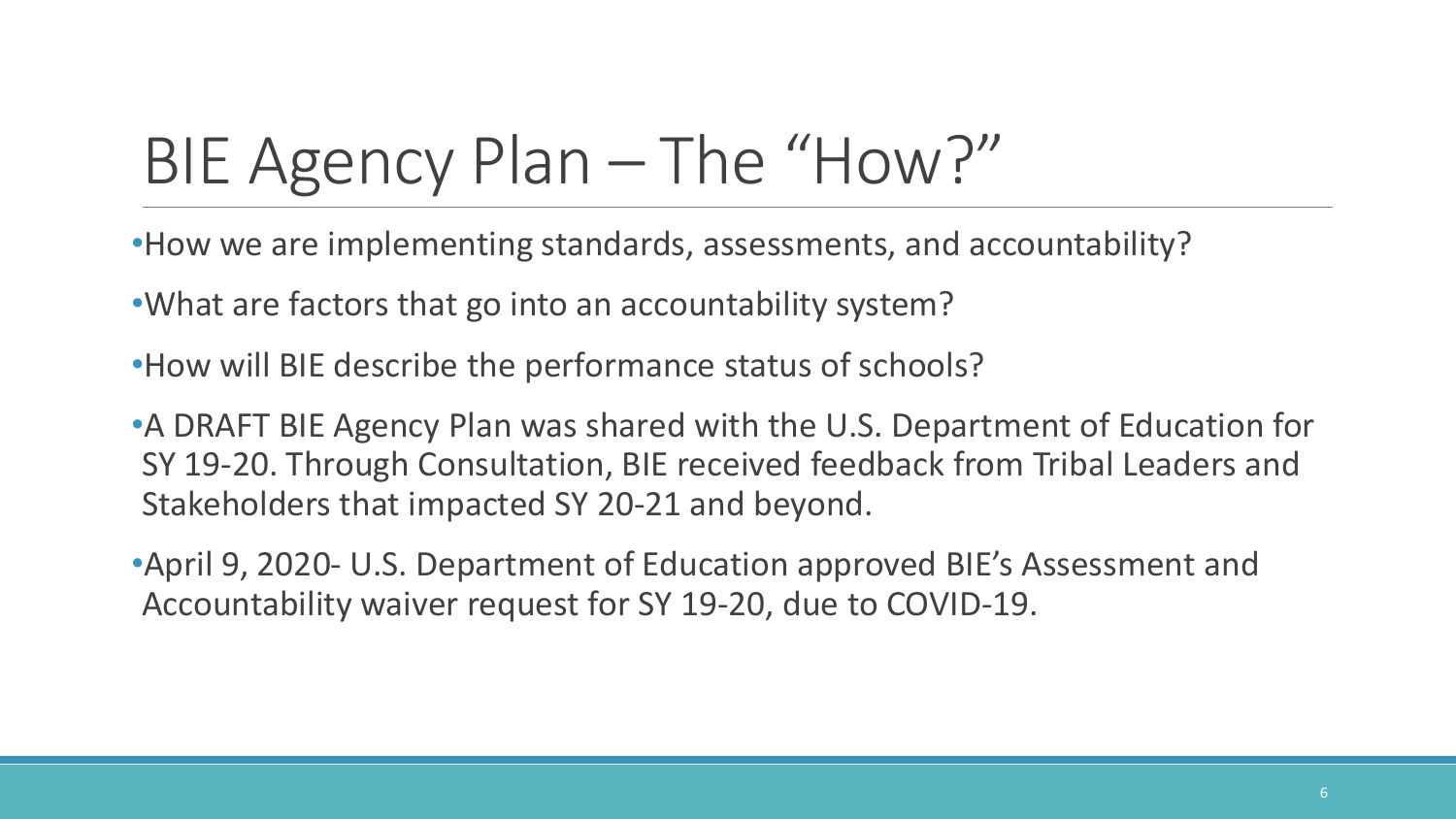#### BIE Unified Content Standards

The Every Student Succeeds Act reinforces state authority over standards, accountability and other key education policies.

It prohibits any U.S. Secretary of Education from requiring states to adopt specific standards or assessments.

The law does require that states align standards with college and career readiness skills.

[BIE College and Career Ready Standards in](http://www.corestandards.org/wp-content/uploads/Math_Standards1.pdf) Math, K-12

[BIE College and Career Ready Standards in](http://www.corestandards.org/wp-content/uploads/ELA_Standards1.pdf) English Language Arts, K-12

[Next Generation Science Standards/BIE College and Career Ready Standards, K-12](https://www.nextgenscience.org/search-standards)

[English Language Proficiency Development Standards, K-12](https://wida.wisc.edu/teach/standards/eld/2020)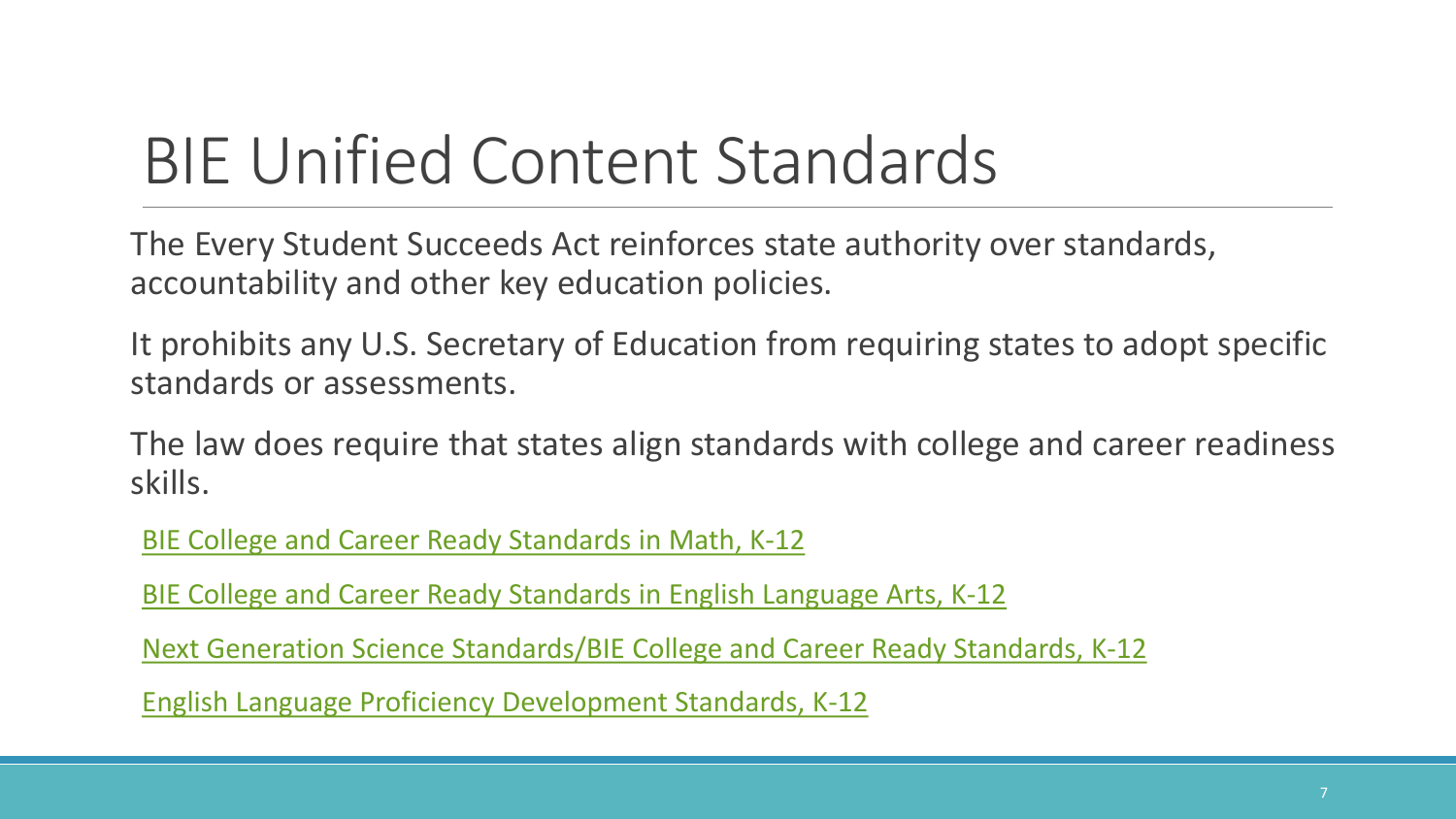## BIE Unified Assessments

Each state is required to have implemented a set of high-quality student academic assessments:

-Math, Reading or Language Arts in grades 3-8 and 11;

-Science in designated grades in grade bands 3-5, 6-8, and once in high school; BIE selected grades 5, 8, 11

-Alternate as specified in a student's Individual Education Plan (IEP)

-English Language Proficiency for English Language Learners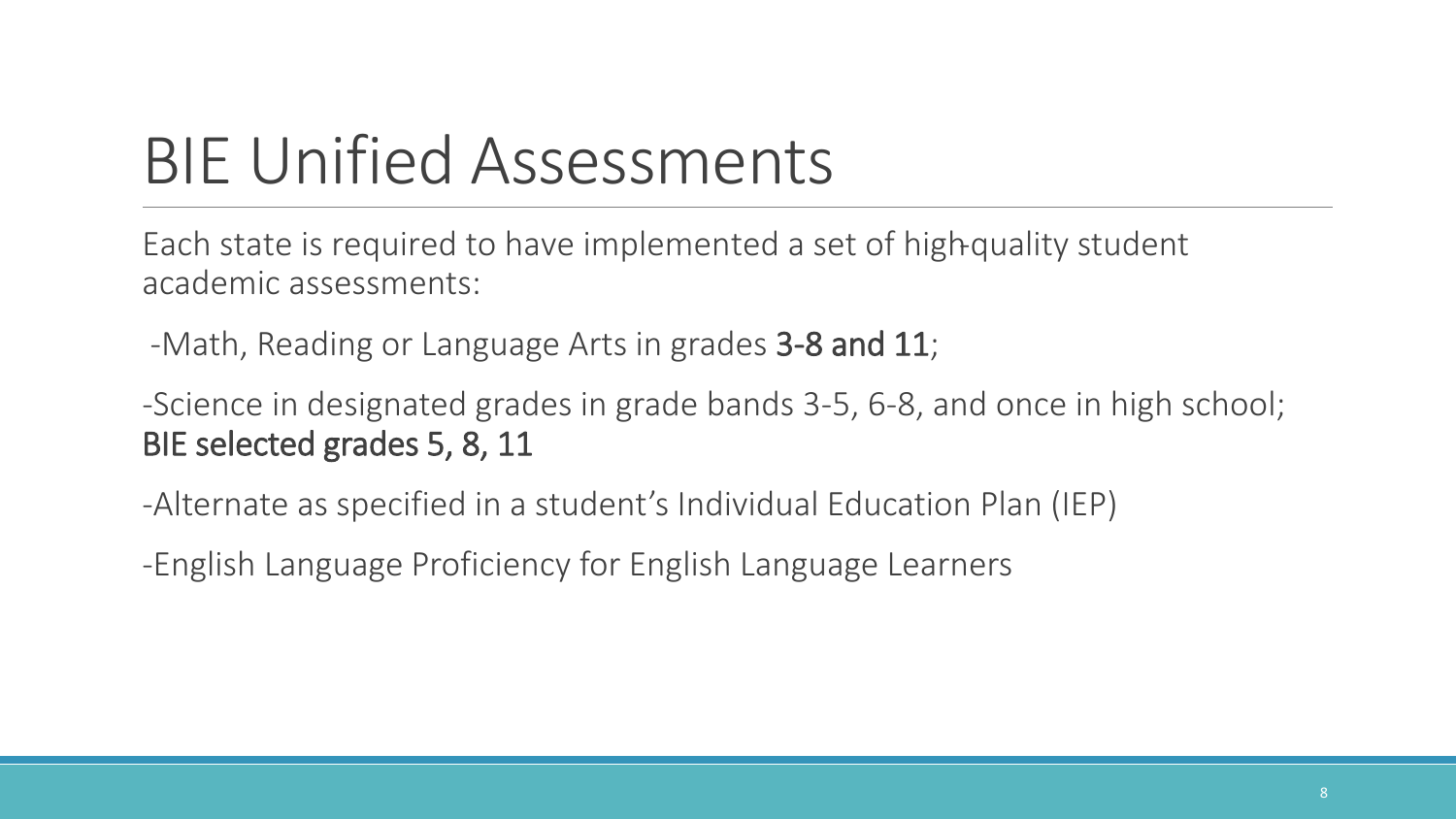### BIE Unified Assessments - Continued

A summary of BIE's Standards and Assessments for SY 2020-2021 are listed below:

| Subject                        | <b>Standards</b>               | <b>Assessment</b>                  | <b>Vendor</b>                  |
|--------------------------------|--------------------------------|------------------------------------|--------------------------------|
| <b>English Language Arts</b>   | Based on College and Career    |                                    | Pearson                        |
| and Mathematics                | Readiness Standards            | Assessment                         |                                |
| <b>Alternate Language Arts</b> | Based on College and Career    | <b>BIE Alternate Assessment</b>    | <b>Unique Design</b>           |
| and Mathematics and            | <b>Readiness Standards</b>     |                                    | <b>Professional Solutions,</b> |
| <b>Science</b>                 |                                |                                    | Inc./Cognia                    |
| <b>Science</b>                 | <b>Next Generation Science</b> | <b>BIE Science Assessment</b>      | <b>Unique Design</b>           |
|                                | <b>Standards</b>               |                                    | <b>Professional Solutions,</b> |
|                                |                                |                                    | Inc./Cognia                    |
| <b>English Language</b>        | English Language Development   | <b>BIE ELP Assessment - Access</b> | University of Wisconsin        |
| <b>Proficiency</b>             | <b>Standards</b>               | for ELs                            | (WIDA)                         |
|                                |                                |                                    |                                |
|                                |                                |                                    |                                |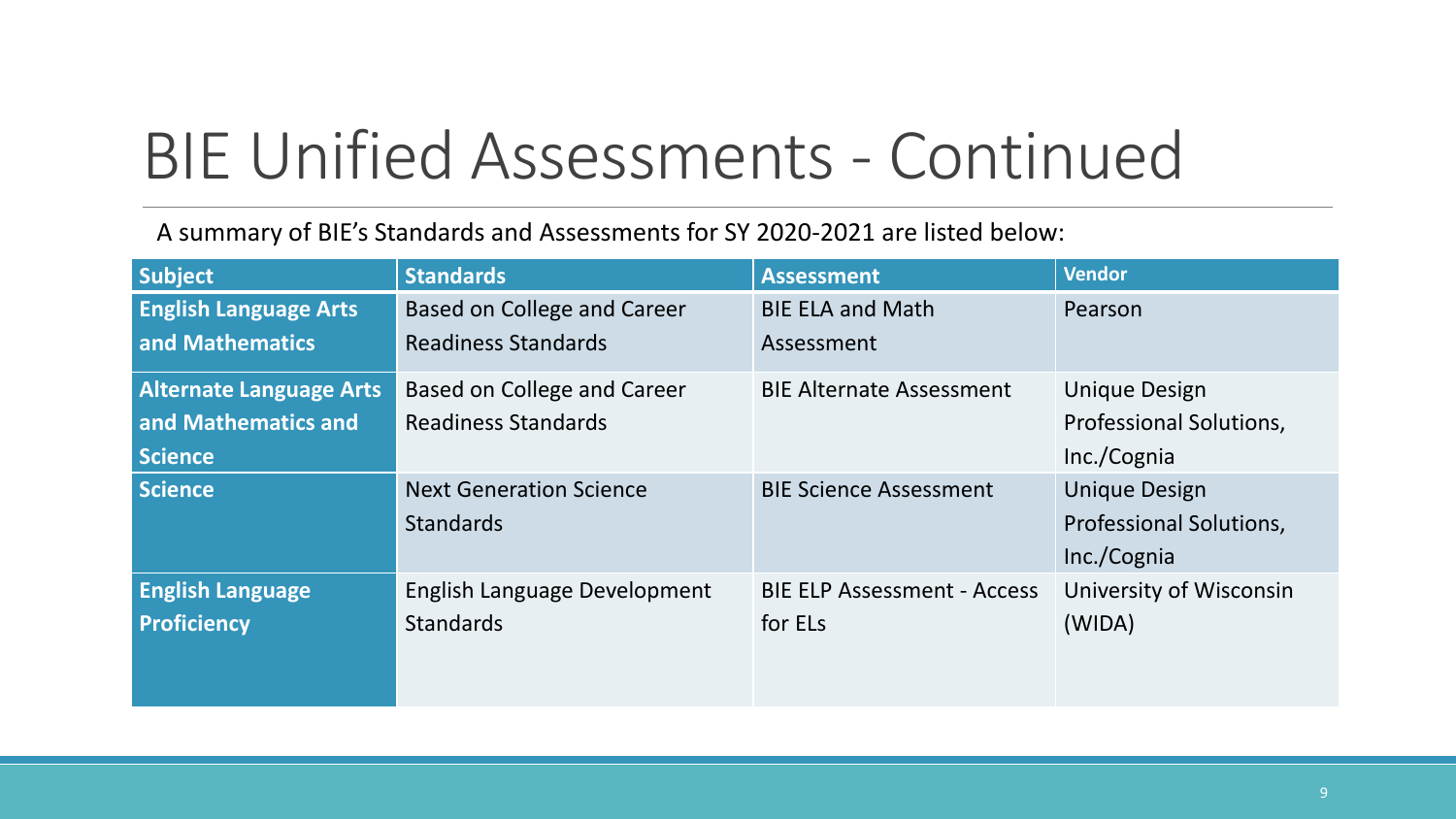#### Standards and Assessments Timeline

#### **Phase One**

- School Years 2020-2021 and 2021-2022
- Off-the-shelf assessments aligned to College and Career Readiness Standards

#### **Phase Two**

- School Years 2022-2023 and beyond
- Modified Standards based on feedback
- Customized Assessments
- Addition of Tribal Civics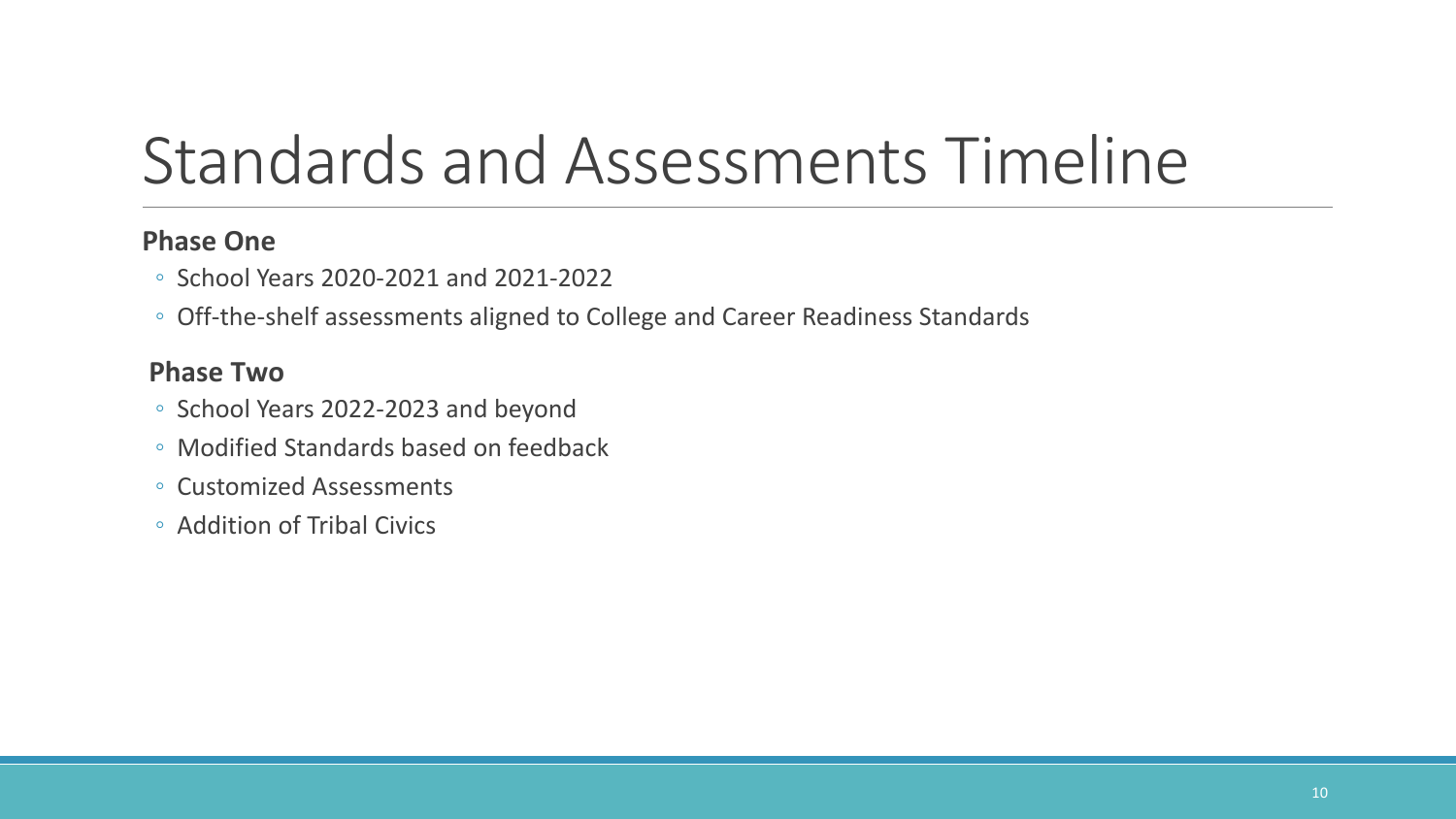#### Test Coordinator Training and Testing Window Dates

| <b>Subject</b>          | <b>BIE ELA/Math</b>   | <b>BIE Science</b>        | <b>BIE Alternate</b>      | <b>BIE ELP</b>         |
|-------------------------|-----------------------|---------------------------|---------------------------|------------------------|
| <b>Test Coordinator</b> | January 11 - 29, 2021 | <b>Tentative December</b> | <b>Tentative December</b> | <b>August-November</b> |
| <b>Training</b>         |                       | 2020                      | 2020                      | 2020 (see chart on     |
|                         |                       |                           |                           | next slide)            |
| Test Window             | March 22 – April 30,  | March $1 -$ March 19,     | March $1 -$ March         | Jan 25 - Feb 26, 2021  |
|                         | 2021                  | 2021                      | 19, 2021                  |                        |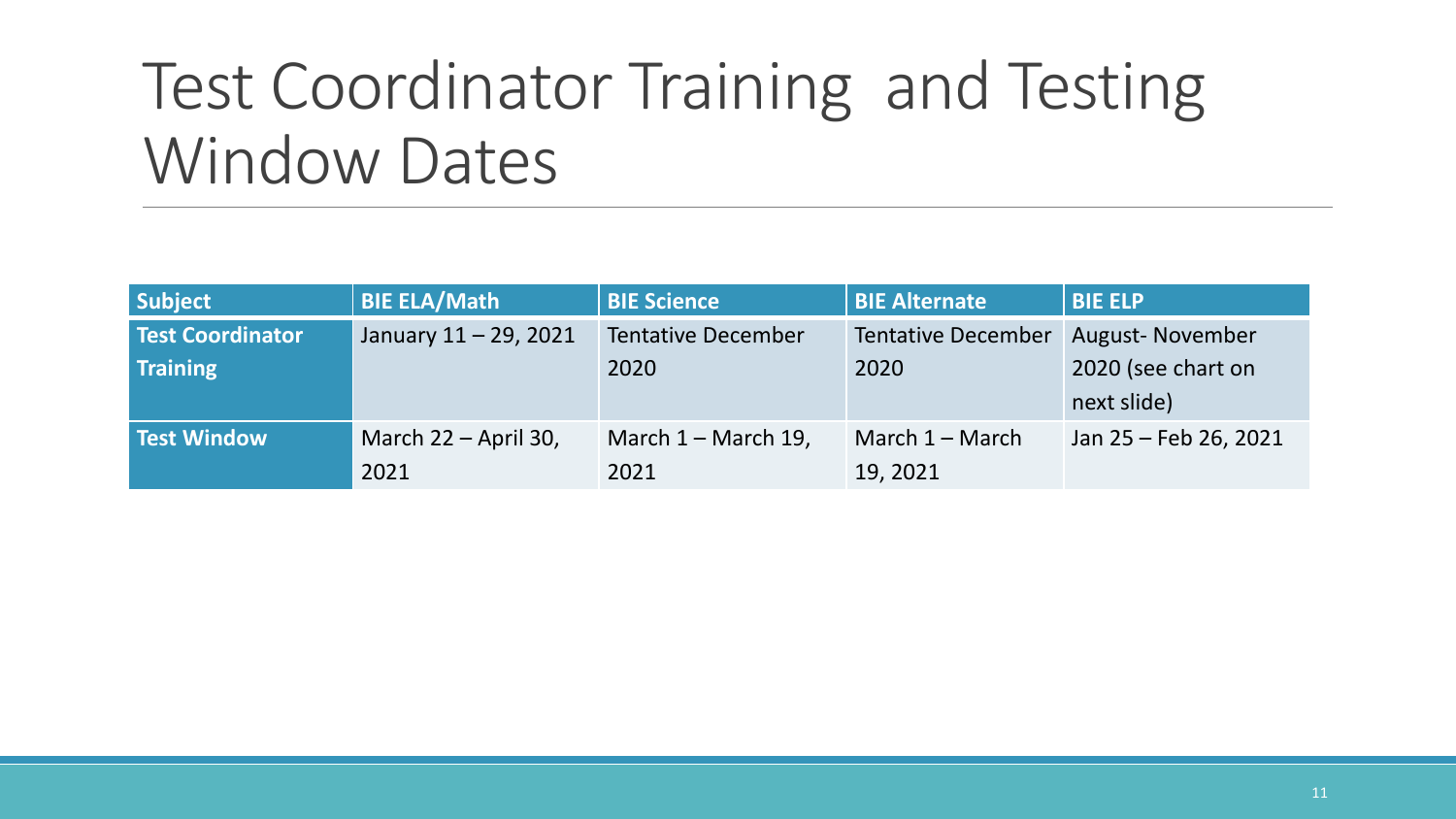#### WIDA English Language Proficiency Training Dates

| <b>Topic</b>                                 | <b>Date</b>                       | <b>WIDA Facilitator</b> |
|----------------------------------------------|-----------------------------------|-------------------------|
| <b>Self-Paced eWorkshop Package</b>          | September 1, 2020-August 31, 2021 | $n/a$ (website)         |
| <b>School Leaders: Ensuring Equity for</b>   | Webinar 1: Thurs 11/5             | Lori Hanna              |
| <b>Multilingual Learners (online Leading</b> | Webinar 2: Thurs 11/12            |                         |
| <b>Schools alternative)</b>                  | Webinar 3: Thurs 11/19            |                         |
|                                              | Time: 10-11:30am MT               |                         |
| <b>Scaffolding Learning through</b>          | Webinar 1: Thurs 10/8             | <b>Edith Nava</b>       |
| <b>Language Webinar Series</b>               | Webinar 2: Thurs 10/22            |                         |
|                                              | Webinar 3: Thurs 11/5             |                         |
|                                              | Time: 10-11:30am MT               |                         |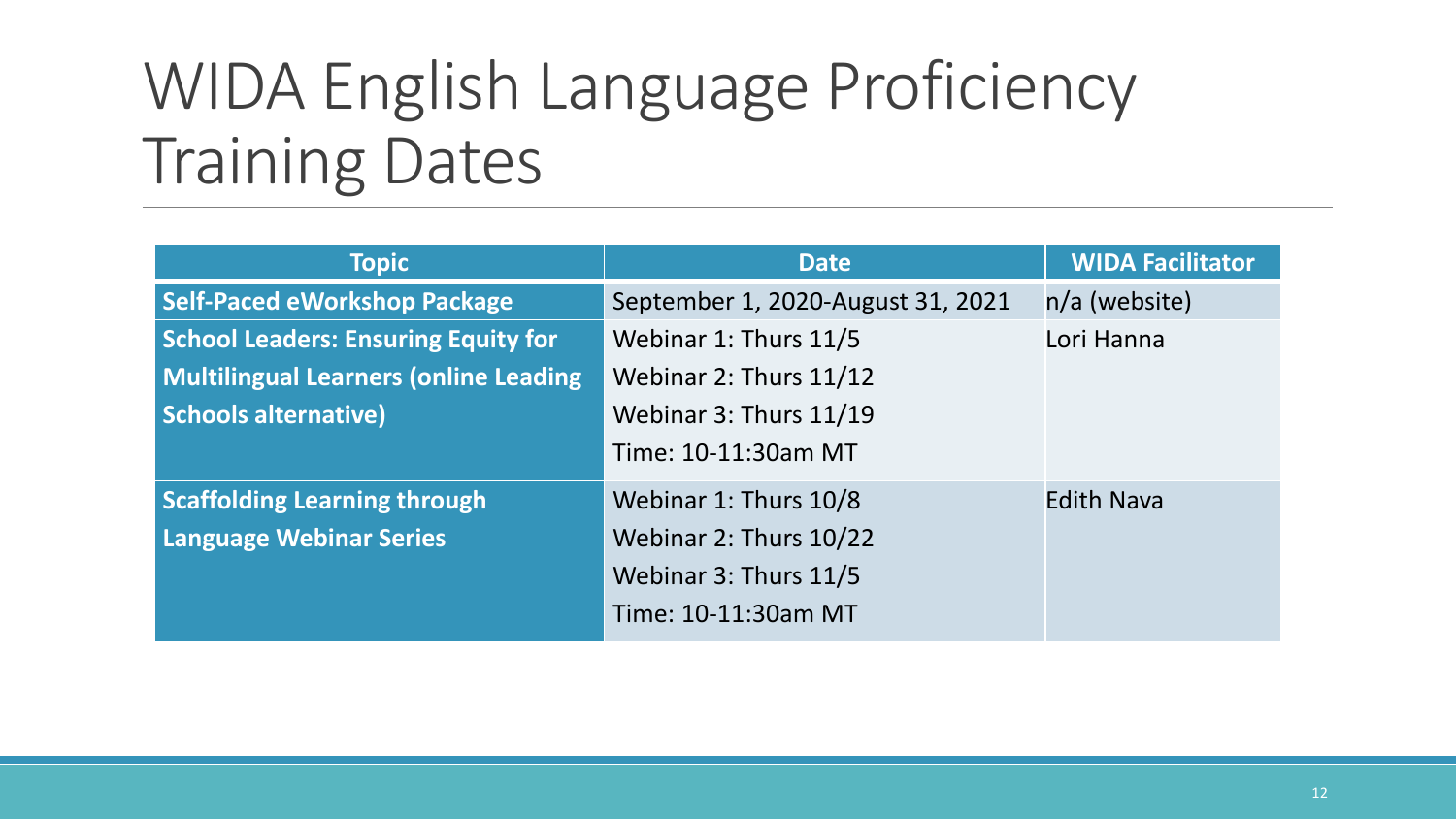# BIE Accountability Indicators

Each statewide system must "meaningfully differentiate" schools using at least the following indicators:

- Academic proficiency on state assessments;
- 4- Year Cohort Graduation rates for high school;
- Progress of English Learners;
- Another statewide academic indicator for K-8 schools Science;
- School Quality Student Success (SQSS) Chronic Absenteeism;
- 95 percent assessment participation rate benchmark, based on enrollment.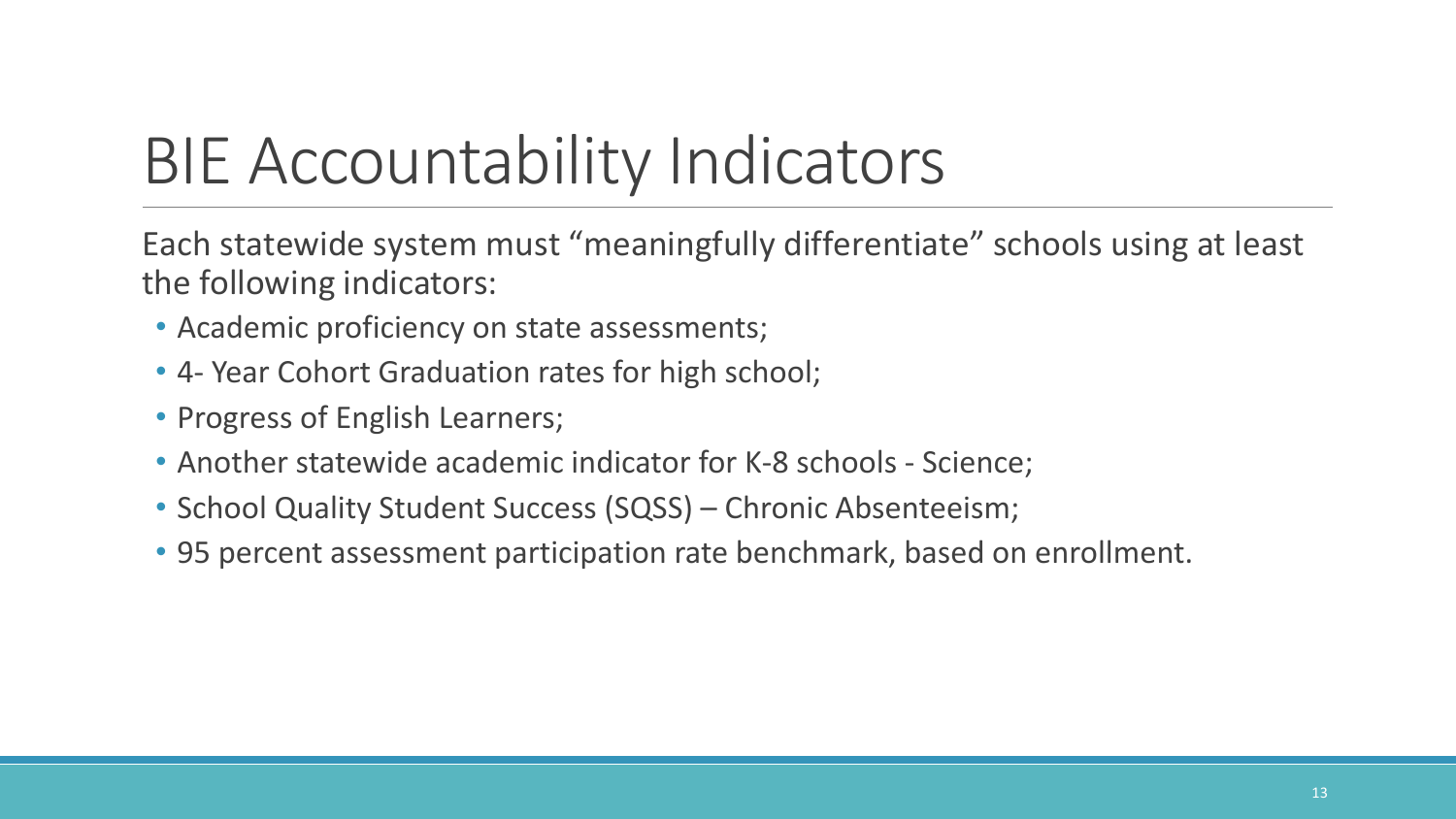#### BIE Accountability Indicators - Continued

| <b>BIE Accountability Indicators Beginning</b><br>SY 2020-21    | <b>Grade Span</b> | <b>Grade Span</b> |
|-----------------------------------------------------------------|-------------------|-------------------|
|                                                                 |                   |                   |
| <b>Accountability Indicators</b>                                | $K-8$             | H.S.              |
| 1. Academic Achievement: Proficiency on mathematics and ELA     | yes               | yes               |
| assessments                                                     |                   |                   |
| 2. Other Academic Indicator: Proficiency on Science assessments | yes               | N/A               |
| 3. English Learner Progress                                     | yes               | yes               |
| 4. Four-Year cohort graduation rate                             | N/A               | yes               |
| 5. SQSS: Chronic Absenteeism                                    | yes               | yes               |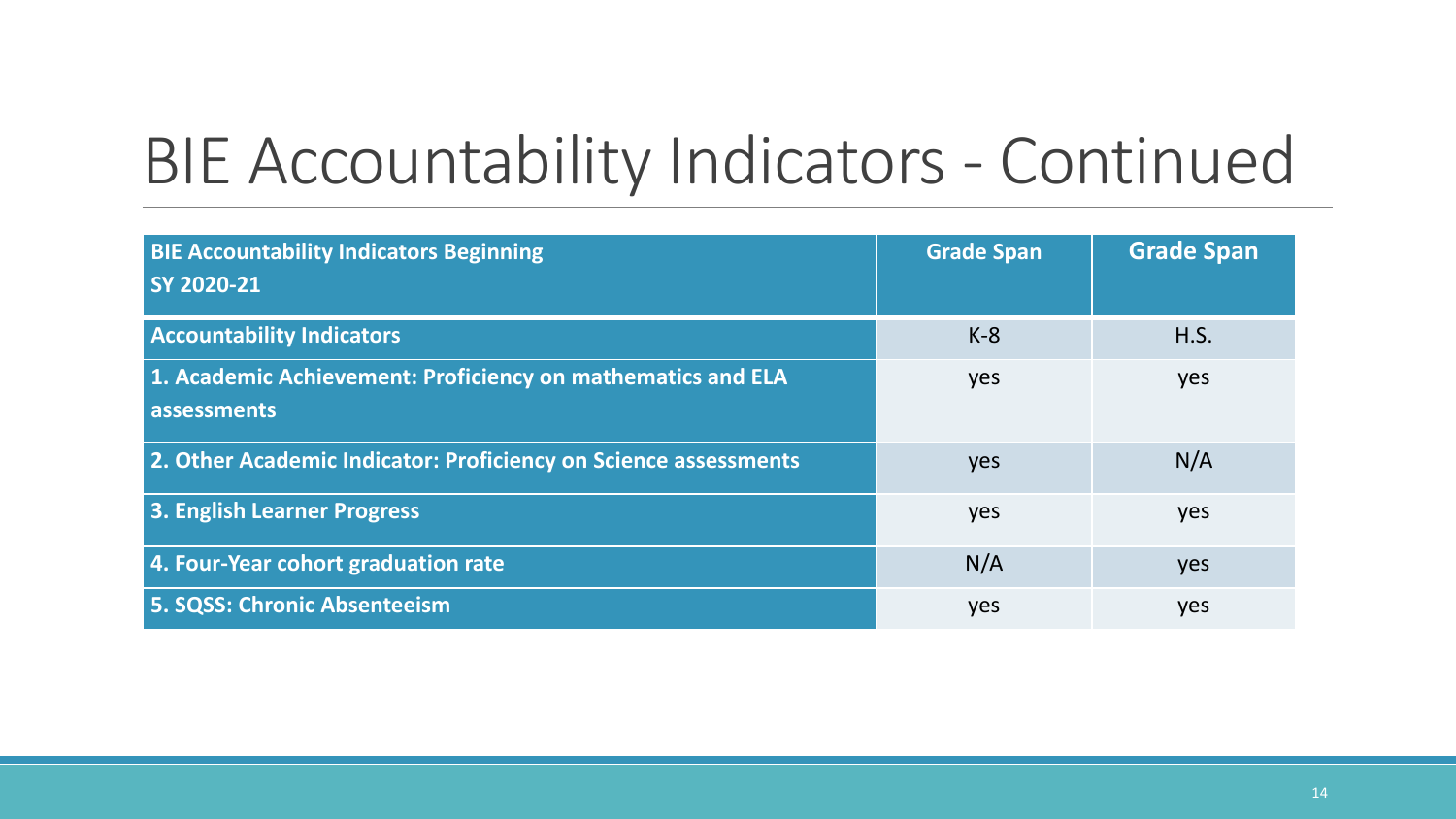#### BIE Accountability Indicators - Points

| <b>BIE Accountability Indicators</b>                                                 | SY 2020-2021 | SY 2020-2021 |
|--------------------------------------------------------------------------------------|--------------|--------------|
| <b>Accountability Indicators</b>                                                     | $K-8$        | H.S.         |
| 1. Academic Achievement: Proficiency on statewide<br>mathematics and ELA assessments | 50 Pts.      | 50 Pts.      |
|                                                                                      |              |              |
| 2. Other Academic Indicator: Proficiency on statewide Science                        | 20Pts.       | N/A          |
| assessments                                                                          |              |              |
| 3. English Learner Progress-applied to all schools with 10 or                        | 15 Pts.      | 15 Pts.      |
| more English Learners                                                                |              |              |
| 4. Four-Year cohort graduation rate                                                  | N/A          | 20 Pts       |
| <b>5. SQSS Chronic Absenteeism</b>                                                   | 15 Pts.      | 15 Pts.      |
| <b>Total</b>                                                                         | 100          | 100          |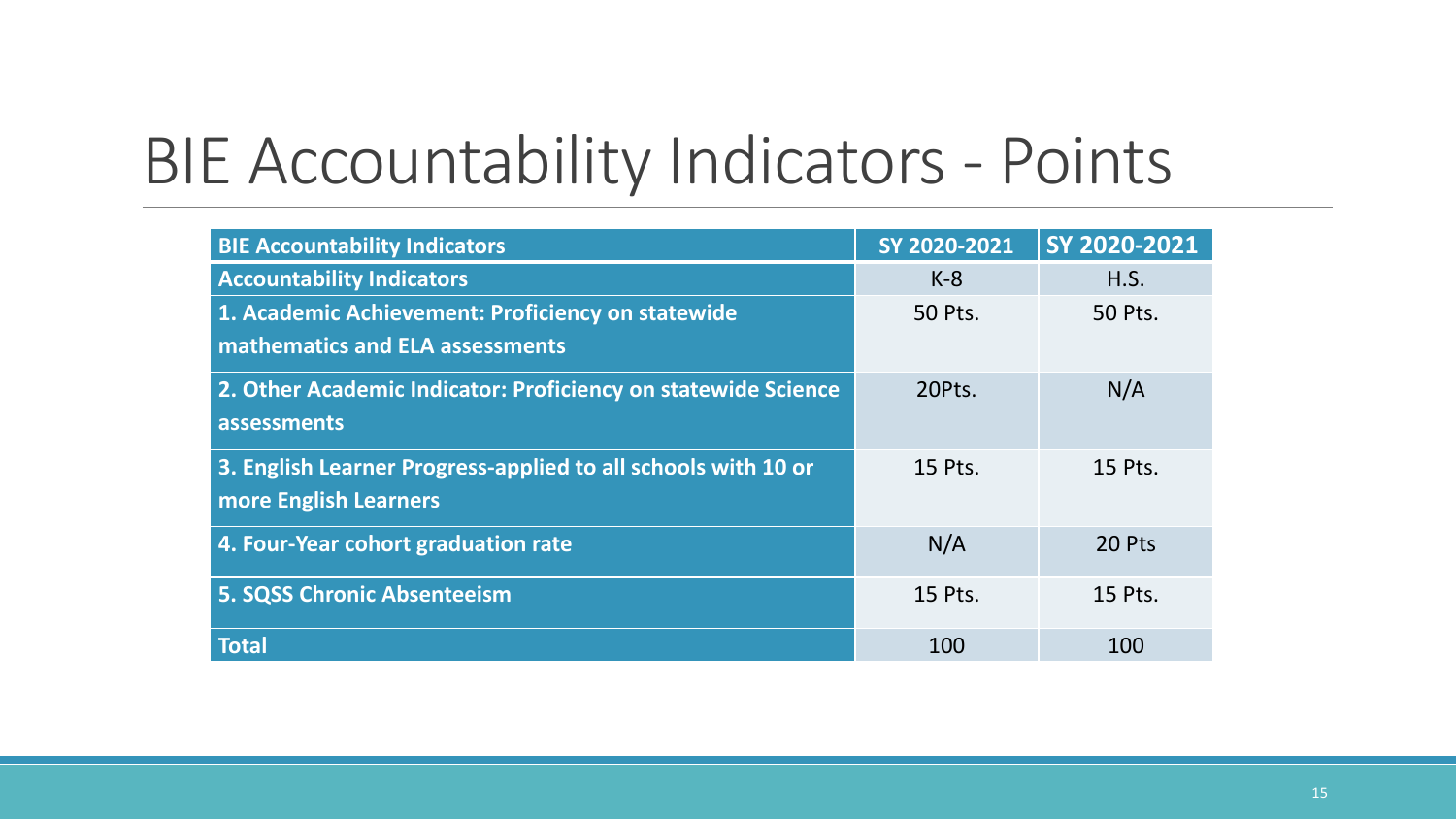# Timeline of BIE School Improvement and School Accountability Status

| <b>School Year</b> | <b>Assessments</b>                                                                           | <b>School Improvement Status</b><br>(Universal, TSI, CSI)            | <b>School Accountability Determination Status</b>                                                                                  |
|--------------------|----------------------------------------------------------------------------------------------|----------------------------------------------------------------------|------------------------------------------------------------------------------------------------------------------------------------|
| 2018-2019          | Yes                                                                                          | <b>Yes</b>                                                           | No. (Under ESEA)                                                                                                                   |
| 2019-2020          | No. U.S. Department of ED<br>grants BIE a Waiver (due to<br>COVID-19) for all<br>assessments | Status Quo from 2018-2019                                            | No. U.S. Department of ED grants BIE a Waiver<br>(due to COVID-19) for Accountability<br><b>Determinations</b>                     |
| 2020-2021          | Yes. 1 <sup>st</sup> year of BIE unified<br>assessment system                                | Status Quo from 2018-2019                                            | No. Data from SY 2020-2021 will be used to<br>calculate accountability determinations for SY<br>2021-2022.                         |
| 2021-2022          | Yes                                                                                          | Yes. Based on BIE's unified<br>assessments given in SY 2020-<br>2021 | Yes. (Under ESSA) BIE will calculate<br>accountability determinations based on SY<br>2020-2021 data and BIE Agency Plan indicators |